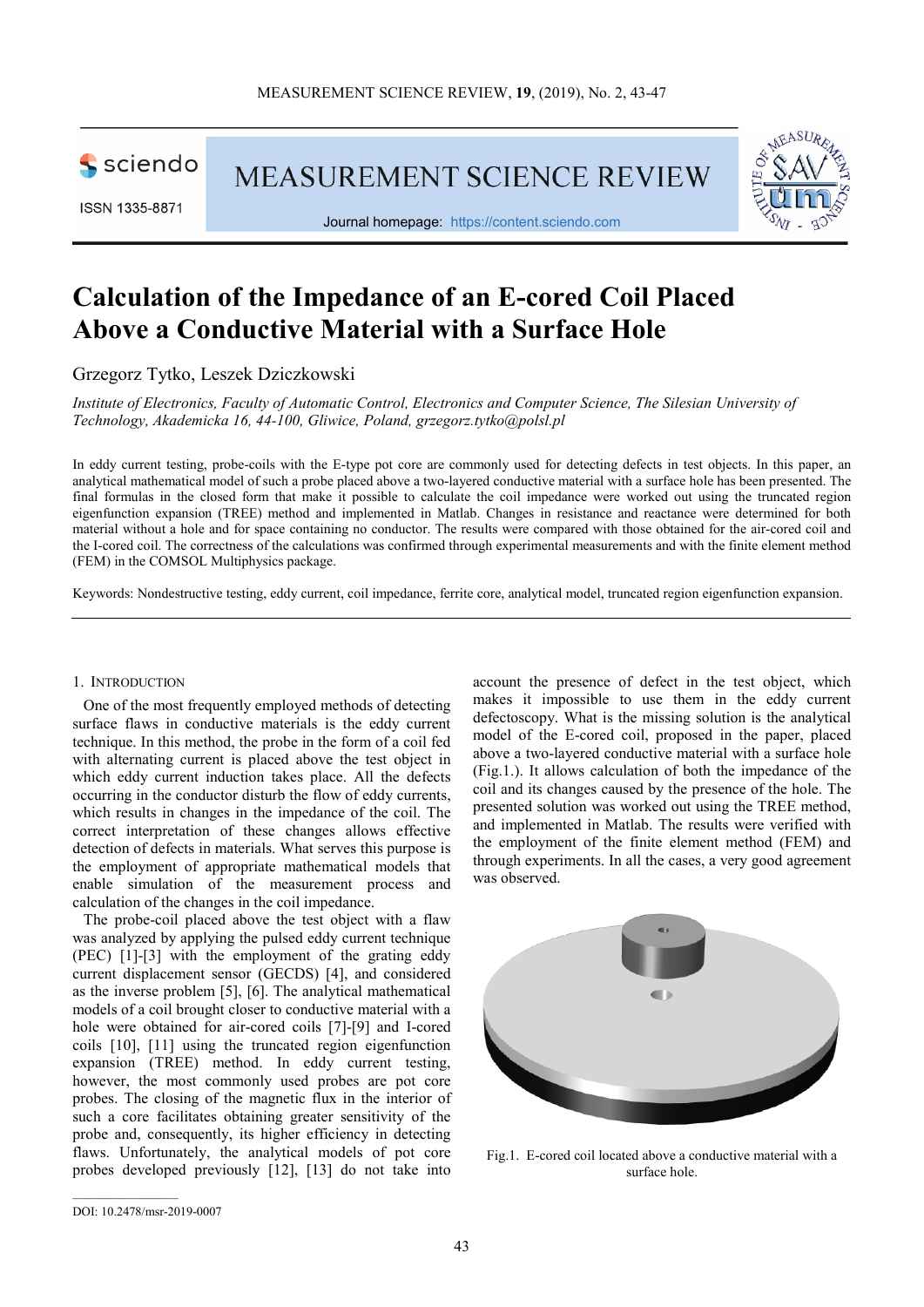#### 2. SOLUTION

The problem of the E-cored coil placed above the twolayered conductive material of relative permeability  $\mu_6$ ,  $\mu_7$ and electrical conductivity  $\sigma_6$ ,  $\sigma_7$  (Fig.2.) was solved using the TREE method. The domain of the solution was limited in the radial direction to the value of the parameter *b*. The vanishing of the magnetic vector potential  $A_{\varphi}$  (*r*, *z*) = 0 for the internal  $(r = 0)$  and external  $(r = b)$  boundary of the domain was ensured by satisfying the homogeneous Dirichlet condition. The system was divided into 8 regions and 5 sub-regions (I-V). The determination of the magnetic vector potential for each of the regions required calculating discrete eigenvalues. For the regions composed only of air (1, 5), discrete eigenvalues *q*i were obtained from the equation

$$
J_1(q_i b) = 0,\t\t(1)
$$

where  $J_1(x)$  is the Bessel function of the first kind. The expressions that allow calculating the eigenvalues *m*i of region 2 and eigenvalues  $p_i$  of regions 3, 3-4, 4 have been presented in [10] and [13], respectively. The material coefficients  $s_{7i}$  of region 7, which depend on the frequency excitation  $\omega$ , the relative magnetic permeability  $\mu_7$ , the permeability of free space  $\mu_0$  and the electrical conductivity  $\sigma_7$ , were calculated using the value of  $q_i$  in accordance with the expression:

$$
s_{7i} = \sqrt{q_i^2 + j\omega\mu_7\mu_0\sigma_7}.
$$
 (2)

In the surface layer of the test material there is a hole with radius *g* and depth  $l_2$  -  $l_1$ . Its presence results in the fact that the eigenvalues  $u_i$  of region 6 are roots of the complex function that satisfies the electromagnetic interface conditions between the hole and the conductive material [10], [11], [14], [15].

$$
u_i P_1(v_i g) J_0(u_i g) = \frac{1}{\mu_6} v_i J_1(u_i g) P_0(v_i g), \quad (3)
$$

where  $Y_n(x)$  is the Bessel function of the second kind of order *n*,  $v_i = (u_i^2 - j \omega \mu_6 \mu_0 \sigma_6)^{1/2}$ , whereas the function  $P_n(x)$ has been defined as:

$$
P_{n}(v_{i} g) = Y_{1}(v_{i} b) J_{n}(v_{i} g) + J_{1}(v_{i} b) Y_{n}(v_{i} g).
$$
 (4)

The discrete eigenvalues *u*i were calculated through solving (3) with the multilevel computation of the complex eigenvalues (MCCE) method [16]. In this approach, the solution domain is divided into 2 regions. In order to find complex roots, sets of initial points are used in the first of the regions, whereas the Cauchy argument principle is employed in the case of the other region.

Having all eigenvalues  $q_i$ ,  $m_i$ ,  $p_i$ ,  $u_i$ , and coefficients  $s_{7i}$ makes it possible to determine the magnetic vector potential for each region. For this purpose, the most convenient is making use of an ideal filamentary coil, whose all turns are placed in a circle of radius  $r_0$ , at a distance  $h_0$  from the lower edge of the core. In this case, the dimensions of the cylindrical coil shown in Fig.2. are reduced to the formula  $r_2 - r_1 \rightarrow 0$  and  $h_2 - h_1 \rightarrow 0$ . For the filamentary coil specified in such a way, the magnetic vector potential of each region was written by using matrix notation.



Fig.2. Rectangular cross-sectional coil located above a two-layered conductive material with a surface hole.

$$
A_1(r, z) = J_1(q^{\mathrm{T}} r) q^{-1} e^{-qz} C_1
$$
 (5)

$$
J_1(\mathbf{m}^T r) \qquad \qquad 0 \le r \le a_1
$$
  
\n
$$
A_2(r, z) = L_1(\mathbf{m}^T r) \mathbf{m}^{-1} (e^{-\mathbf{m} z} \mathbf{C}_2 - e^{\mathbf{m} z} \mathbf{B}_2) \qquad a_1 \le r \le c_2
$$
  
\n
$$
L_1(\mathbf{m}^T r) \qquad \qquad c_2 \le r \le b
$$
  
\n(6)

$$
J_1(\mathbf{p}^T r)
$$
  
\n
$$
R_1(\mathbf{p}^T r)
$$
  
\n
$$
0 \le r \le a_1
$$
  
\n
$$
a_1 \le r \le a_2
$$

$$
A_3(r, z) = R_1^{\dagger}(\mathbf{p}^{\mathrm{T}} r) \mathbf{p}^{-1}(e^{-\mathbf{p} z} \mathbf{C}_3 - e^{\mathbf{p} z} \mathbf{B}_3) \quad a_2 \le r \le c_1
$$
  

$$
R_1^{\dagger}(\mathbf{p}^{\mathrm{T}} r) \qquad c_1 \le r \le c_2
$$
  

$$
R_1^{\dagger\dagger}(\mathbf{p}^{\mathrm{T}} r) \qquad c_2 \le r \le b
$$

$$
(7)
$$

$$
J_1(\mathbf{p}^T r)
$$
  
\n
$$
B_1(\mathbf{p}^T r)
$$
  
\n
$$
A_4(r, z) = R'_1(\mathbf{p}^T r) \mathbf{p}^{-1}(e^{-\mathbf{p}z}\mathbf{C}_4 - e^{\mathbf{p}z}\mathbf{B}_4)
$$
  
\n
$$
a_1 \le r \le a_2
$$
  
\n
$$
R''_1(\mathbf{p}^T r)
$$
  
\n
$$
a_1 \le r \le a_2
$$
  
\n
$$
a_1 \le r \le a_2
$$
  
\n
$$
a_1 \le r \le a_2
$$
  
\n
$$
c_1 \le r \le c_2
$$
  
\n
$$
c_2 \le r \le b
$$

$$
(8)
$$

$$
A_5(r, z) = J_1(q^T r) q^{-1} (e^{-qz} C_5 - e^{qz} B_5)
$$
 (9)

$$
A_6(r, z) = \frac{J_1(\mathbf{u}^T r) P_1(\mathbf{v} g)}{P_1(\mathbf{v}^T r) J_1(\mathbf{u} g)} \mathbf{u}^{-1}(e^{-\mathbf{u} z} C_6 - e^{\mathbf{u} z} B_6) \quad \begin{array}{c} 0 \le r \le g \\ g \le r \le b \end{array}
$$
\n(10)

$$
A_7(r, z) = -J_1(\mathbf{q}^T r) s_7^{-1} e^{s_7 z} \mathbf{B}_7.
$$
 (11)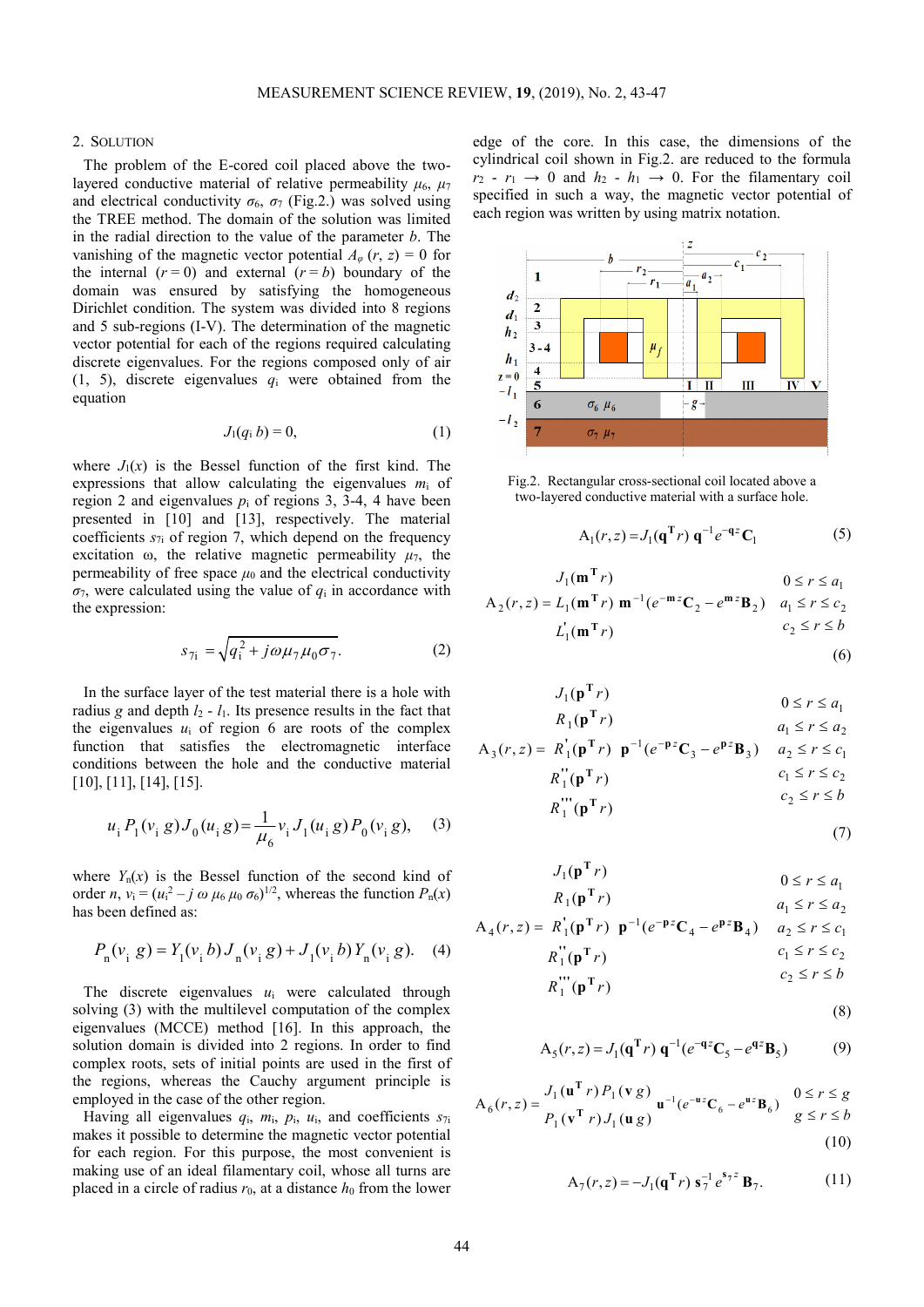where

$$
J_1(\mathbf{q}^{\mathrm{T}}r), J_1(\mathbf{m}^{\mathrm{T}}r), J_1(\mathbf{p}^{\mathrm{T}}r), J_1(\mathbf{u}^{\mathrm{T}}r), L_1(\mathbf{m}^{\mathrm{T}}r), R_1(\mathbf{p}^{\mathrm{T}}r), P_1(\mathbf{v}^{\mathrm{T}}r)
$$

are row vectors, **q**, **m**, **p**, **u**, **v**, **s7**, e**<sup>x</sup>** are diagonal matrices, while  $C_i$ ,  $B_i$  are column vectors of unknown coefficients. Using  $(5)$  -  $(11)$ , it is possible to determine the magnetic vector potential of each region of the cylindrical coil (Fig.2.).

$$
A(r,z) = \int_{h_1}^{h_2} \int_{r_1}^{r_2} A_{filamentary}(r, z, r_0, h_0) \, dh_0 \, dr_0 \tag{12}
$$

The expression for the impedance of the E-cored coil was worked out through integrating the magnetic vector potential of region 3-4 over the cross-section of the coil. In this way, the following has been obtained

$$
Z = \frac{j\omega \pi \mu_0 N^2}{[(r_2 - r_1)(h_2 - h_1)]^2} \chi(\mathbf{p}^T r_1, \mathbf{p}^T r_2) \mathbf{p}^{-4}
$$
  
\n
$$
\{[2(h_2 - h_1)\mathbf{p} + e^{\mathbf{p}(h_1 - h_2)} - e^{\mathbf{p}(h_2 - h_1)}] + \mathbf{W}_1 \mathbf{W}_2^{-1} (\beta_1 - \beta_2) \mathbf{p}^{-3} \mathbf{D}^{-1} \chi(\mathbf{p} r_1, \mathbf{p} r_2)
$$
\n(13)

where

$$
\mathbf{W}_{1} = (e^{-\mathbf{p}h_{1}} - e^{-\mathbf{p}h_{2}})\mathbf{C}_{47} - (e^{\mathbf{p}h_{2}} - e^{\mathbf{p}h_{1}})\mathbf{B}_{47}, \quad (14)
$$

$$
\mathbf{W}_2 = (\mathbf{T} - \mathbf{U})e^{-\mathbf{m}d_2}\mathbf{C}_{27} - (\mathbf{T} + \mathbf{U})e^{\mathbf{m}d_2}\mathbf{B}_{27},\tag{15}
$$

$$
\mathbf{B}_{1} = \frac{1}{2} (\mathbf{T} \pm \mathbf{U}) e^{\pm \mathbf{m} d_{2}} e^{\mp \mathbf{m} d_{1}} \mathbf{F}^{-1} [(\mathbf{H} + \mathbf{G}) e^{\pm \mathbf{p} d_{1}}
$$
\n
$$
(e^{\mp \mathbf{p} h_{1}} - e^{\mp \mathbf{p} h_{2}}) + (\mathbf{H} - \mathbf{G}) e^{\mp \mathbf{p} d_{1}} (e^{\pm \mathbf{p} h_{2}} - e^{\pm \mathbf{p} h_{1}})]
$$
\n(16)

$$
\chi(\mathbf{p}r_1, \mathbf{p}r_2) = \int_{\mathbf{p}r_1}^{\mathbf{p}r_2} r R_1(\mathbf{p}r) dr, \qquad (17)
$$

$$
\mathbf{B}_{27} = \frac{1}{2} e^{\mp \mathbf{m} \, d_1} \, \mathbf{F}^{-1} \left[ (\mathbf{H} \mp \mathbf{G}) e^{-\mathbf{p} \, d_1} \mathbf{C}_{47} + (\mathbf{H} \pm \mathbf{G}) e^{\mathbf{p} \, d_1} \mathbf{B}_{47} \right],\tag{18}
$$

$$
\mathbf{B}_{47} = \frac{1}{2} \mathbf{D}^{-1} [(\mathbf{H}^{\dagger} \mp \mathbf{G}^{\dagger}) \mathbf{C}_{57} + (\mathbf{H}^{\dagger} \pm \mathbf{G}^{\dagger}) \mathbf{B}_{57}], \quad (19)
$$

$$
\mathbf{B}_{57} = \pm \frac{1}{2} e^{\pm \mathbf{q} l_1} [(\mathbf{u}^{-1} \mathbf{K} \mathbf{q} \mp \mathbf{V}) e^{\mathbf{u} l_1} \mathbf{C}_{67} - (\mathbf{u}^{-1} \mathbf{K} \mathbf{q} \pm \mathbf{V}) e^{-\mathbf{u} l_1} \mathbf{B}_{67}],
$$
\n(20)

$$
\mathbf{B}_{67} = \frac{1}{2} e^{\pm \mathbf{u} I_2} e^{-\mathbf{s}_7 I_2} \left( \frac{\mathbf{V}^{-1}}{\mu_7} \pm \mathbf{s}_7^{-1} \mathbf{K}^{-1} \mathbf{u} \right),\tag{21}
$$

$$
\mathbf{K} = [k_{ij}] = \lambda_1 + \lambda_2,\tag{22}
$$

$$
\mathbf{V} = [v_{ij}] = \lambda_1 + \frac{1}{\mu_6} \lambda_2, \tag{23}
$$

$$
\lambda_1 = \frac{g P_1(v_j g)}{u_j^2 - q_i^2} [q_i J_0(q_i g) J_1(u_j g) - u_j J_1(q_i g) J_0(u_j g)],
$$
\n(24)

$$
\lambda_2 = -\frac{gJ_1(u_j g)}{v_j^2 - q_i^2} [q_i J_0(q_i g) P_1(v_j g) - v_j J_1(q_i g) P_0(v_j g)].
$$
\n(25)

The **D**, **F**, **G**, **H**, **G**', **H**' matrices have the same form as in the case of the E-cored coil, which was described in detail in [13], placed above the material without a hole. As to coefficients  $C_i$ ,  $B_i$ , which are the solution of the system of the interface equations, they were normalized with respect to  $\mathbf{B}_7$  and written down in the form of:  $\mathbf{B}_{17} = \mathbf{B}_1 / \mathbf{B}_7$ ,  $C_{i7} = C_i / B_7$ .

### 3. RESULTS AND DISCUSSION

The mathematical model created with the employment of the TREE method has been implemented in Matlab. In the calculations, the following assumptions have been taken: the number of summation terms  $N_s = 115$  and the domain radius  $b = 12 r_2$ . The average time necessary to calculate components of the coil impedance on a computer with an Intel i5-460M 2.53 GHz processor and 6 GB of RAM was about 3 seconds. The employment of (13) allowed working out:

- coil impedance  $Z = R + j X$  for conductive material with a hole,

- coil impedance  $Z_h = R_h + j X_h$  for material without a hole  $(g = 0)$ 

- coil impedance  $Z_0 = R_0 + j X_0$  without the presence of a conductor ( $\sigma_6 = \sigma_7 = 0$ ).

The correctness of the obtained results was verified by means of experimental measurements. For this purpose, a measurement system consisting of Agilent 4294A precision impedance analyzer and a two-layered plate of dimensions 200 mm x 200 mm was created. The lower layer of the test object was a copper plate with a conductivity of  $\sigma$ <sup>7</sup> = 7.7 MSm<sup>-1</sup> and thickness of 25 mm. On the copper plate, a thin plate  $(l_2 - l_1 = 0.1$  mm) made of aluminium alloy 5050 ( $\sigma_6$  = 28.1 MSm<sup>-1</sup>) was placed, and in its center there was a hole with a radius of  $g = 2$  mm. The measurements were made for 40 different frequency values in the range from 300 Hz to 20 kHz, and the parameters of the measurement system are presented in Table 1.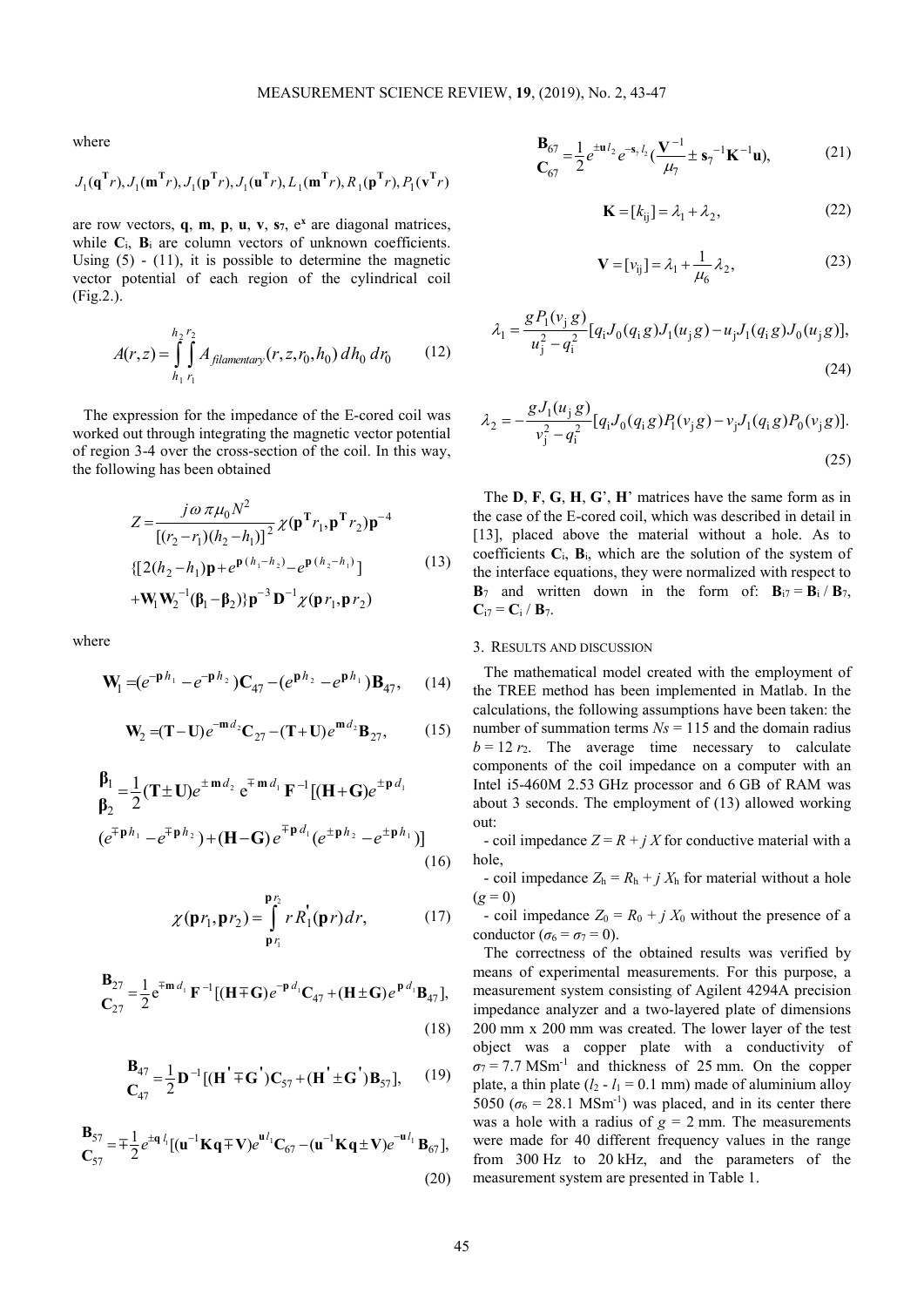| Inner column radius   | a <sub>1</sub>    | $1.5 \text{ mm}$ |
|-----------------------|-------------------|------------------|
| Outer column radius   | a <sub>2</sub>    | $3.7 \text{ mm}$ |
| Inner core radius     | c <sub>1</sub>    | $7.7 \text{ mm}$ |
| Outer core radius     | c <sub>2</sub>    | $9.2 \text{ mm}$ |
| Inner core height     | $d_1$             | $3.8 \text{ mm}$ |
| Outer core height     | $d_2$             | $5.3 \text{ mm}$ |
| Inner coil radius     | $r_1$             | $3.8 \text{ mm}$ |
| Outer coil radius     | r <sub>2</sub>    | $7.3 \text{ mm}$ |
| Offset                | $h_1$             | $0.3 \text{ mm}$ |
| Parameter             | $h_2$             | $3.7 \text{ mm}$ |
| Lift off              | $l_1$             | $0.1$ mm         |
| Radius of the domain  | h                 | 87.6 mm          |
| Relative permeability | $\mu_{\rm f}$     | 3000             |
| Number of turns       | $\,N$             | 646              |
| Relative permeability | $\mu_6$ , $\mu_7$ |                  |

Table 1. Parameters of the coil, core, and plate used in calculations.



Fig.3. Normalized change in the coil resistance *ΔR* shown as a function of frequency.



Fig.4. Normalized change in the coil reactance *ΔX* shown as a function of frequency.

The numerical verification of the calculation results was carried out using the finite element method. For this purpose, the COMSOL Multiphysics package was employed to create a model whose mesh contained 50468 triangular elements, 1098 edge elements, and 25 vertex elements.

Calculations of the changes of resistance ∆*R* = *R* - *R*0 and of reactance  $\Delta X = X - X_0$  were also carried out for the I-cored coil and the air-cored coil. The impedance components of the I-cored coil were determined by substituting  $c_1 = c_2 = a_2$ in (13), whereas for the air-cored coil  $\mu_f = 1$  was assumed.

The achieved results were normalized with reference to *X*<sup>0</sup> and presented in Fig.3. and Fig.4. In comparison to experimental measurements, the maximum error of the changes in the components of impedance ∆Ζ obtained using the TREE method was 2.67 % in the case of the real part and 2.86 % in the case of the imaginary part. However, the differences in the results of the calculations made with the TREE and FEM methods did not exceed 1 % for the E-cored coil, 1.82 % for the I-cored coil and 0.5 % for the air-cored coil.

The normalized changes of resistance *ΔR* shown in Fig.3. allow estimating the difference in the sensitivity of the measurement for three different types of coils. The largest changes in resistance were obtained at the frequency of approximately 500 Hz. Obtaining much higher sensitivity of the measurement with the employment of the pot core in comparison with the I-core and the air-core probe is especially evident in the case of lower frequencies. The significance of this effect is much less considerable in the case of higher frequencies, when the depth of the penetration of eddy currents into the test material is shallower.

The changes in resistance  $\Delta R_h = R - R_h$  and reactance  $\Delta X_h = X - X_h$  resulting from the occurrence of the hole in the test workpiece are presented in Fig.5. The calculations were performed for bronze of the conductivity 5 MSm<sup>-1</sup>, containing a surface hole with the radius  $g = 4.5$  mm and depth  $l_2$  -  $l_1$  = 6 mm. The maximum differences in the results achieved using the TREE and FEM methods were 2.77 % for *R* and 0.64 % for *X*. In the case of the material without a hole, it was 1.35 % for *R*h and 0.46 % for *X*h, respectively.



Fig.5. Normalized changes in the coil resistance *ΔR*h and reactance *ΔX*h as a function of frequency.

The method of eddy-current testing is applicable chiefly for the examination of non-ferromagnetic materials, but the solution presented herein makes it also possible to calculate components of coil impedance for ferromagnetic materials